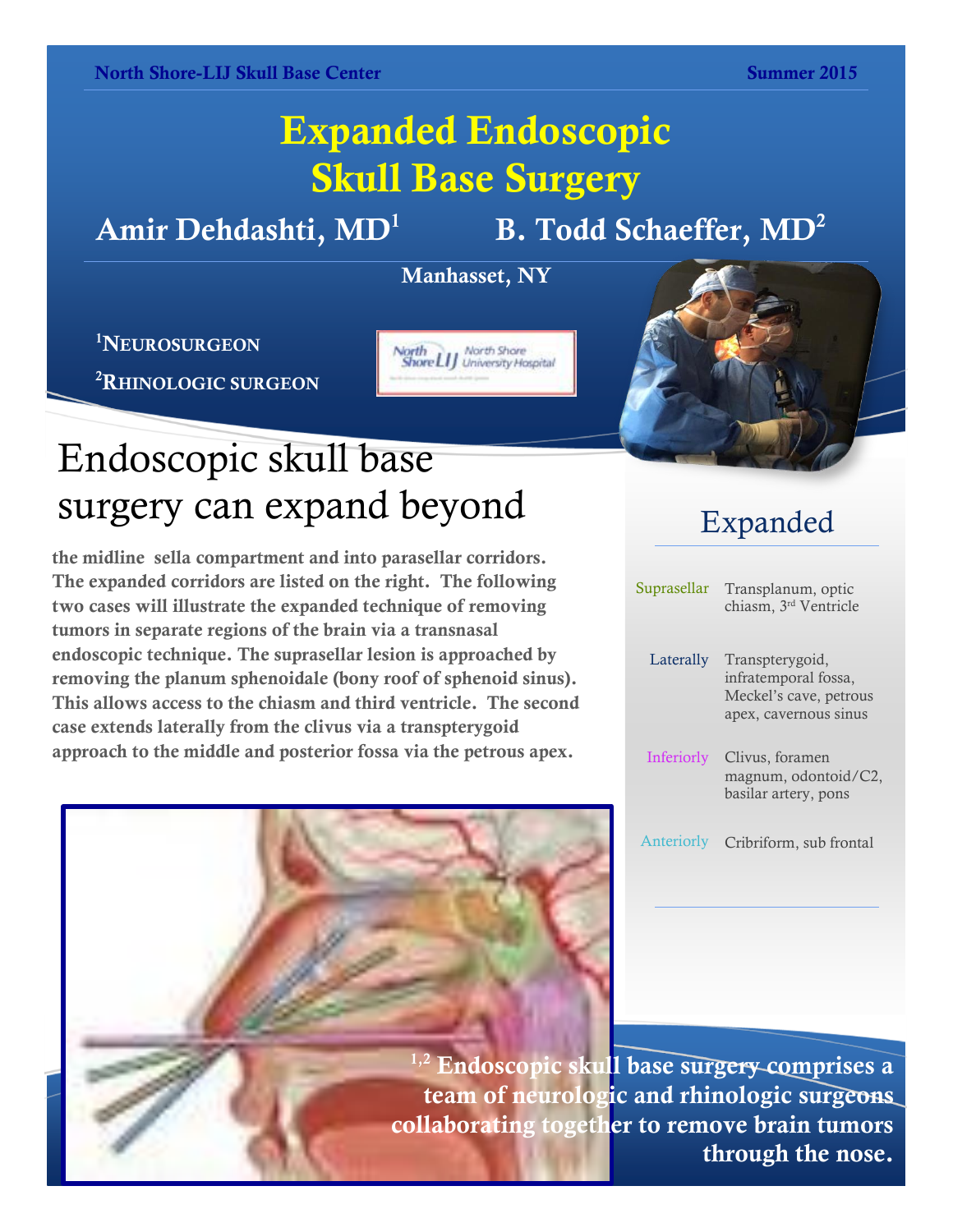#### **SUPRASELLAR CYST**

#### This patient presented with visual disturbance and headache.



 $P = PLANUM$ SPHENOIDALE OC = OPTIC CHIASM  $S = STALK$ , PG= PITUITARY GLAND







### Suprasellar cyst MRI's and intra-operative views

The blue arrows point on the MRI's to the suprasellar cyst in the sagittal view above and coronal view below it.  $A$ . The resected posterior wall of the sphenoid sinus included the bony sella, tuberculum sella and the planum sphenoidale to allow access to the suprasellar cyst. The cyst is the white structure posterior and inferior to the optic chiasm.  $B$ . The cyst is open and then drained.  $C$ . The cyst has been removed showing the third ventricle and optic chiasm above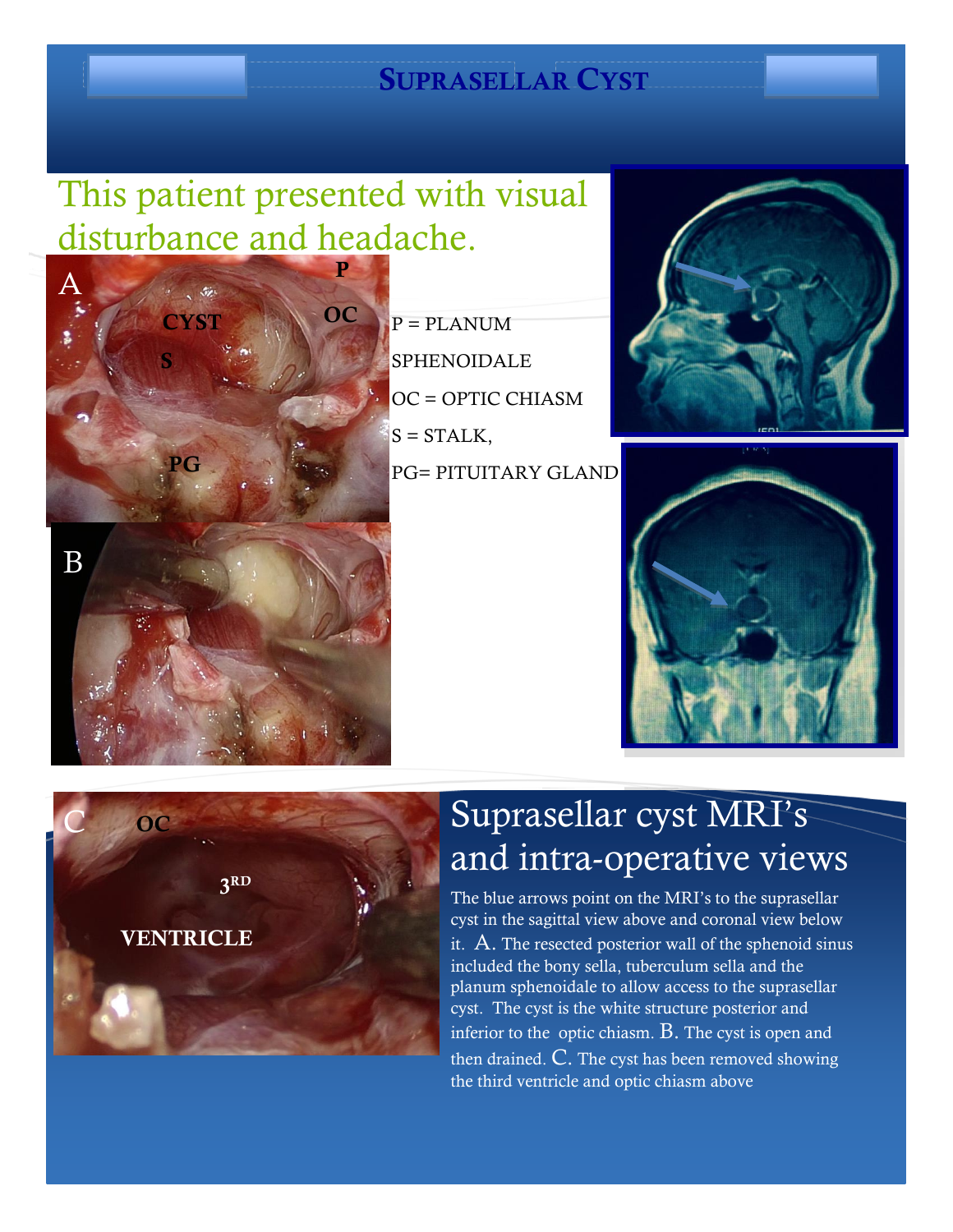**Rare Cause of Trigeminal Rare Cause of Trigeminal Neuralgia: Meckel's Cave Meningocele <sup>3</sup>**

Trigeminal neuralgia presenting as a meningocele (blue arrow) in Meckel's cave with a CSF leak at the petrous apex. Black arrow represents trigeminal nerve root in





A







#### **Reconstruction of CSF leak at petrous apex**:

(A) fat graft followed by (B) alloderm with bone graft placed as a gasket seal. This is covered by a left nasoseptal vascularized flap (C).

B

3 *Neurochirugica* July 2015, Volume 157, pp1183-86 **<sup>3</sup>Rare cause of trigeminal neuralgia: Meckel's cave meningocele.** Alobaid,A; Schaeffer,T; Virojanapa,J; Dehdashti, Amir; *Acta*